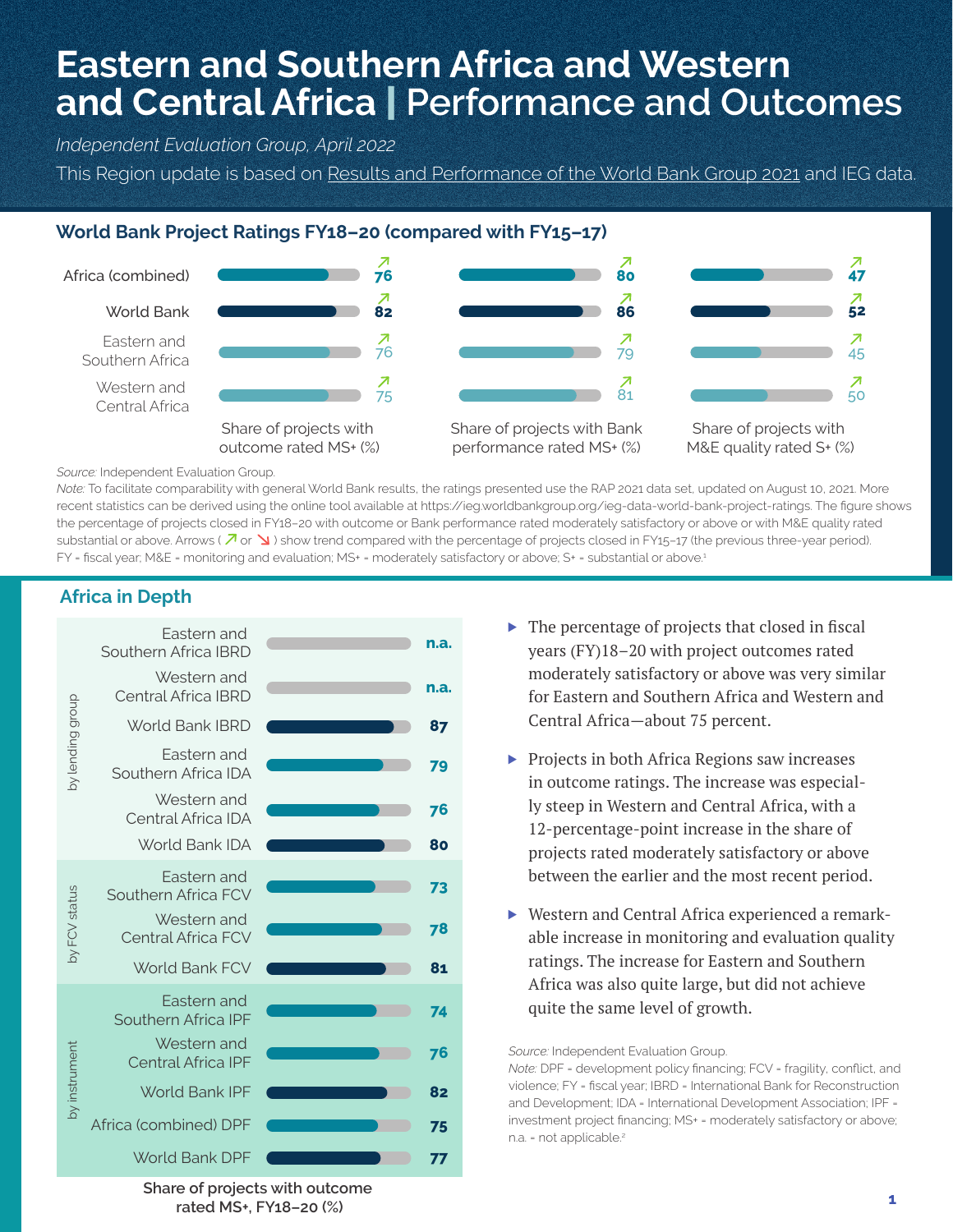# **Project Outcome Ratings over Time, Eastern and Southern Africa**

Eastern and Southern Africa and World Bank Projects Rated Moderately Satisfactory or Above



*Source:* Independent Evaluation Group. *Note:* MS+ = moderately satisfactory or above.

## Eastern and Southern Africa Projects, Percentage Distribution of Ratings

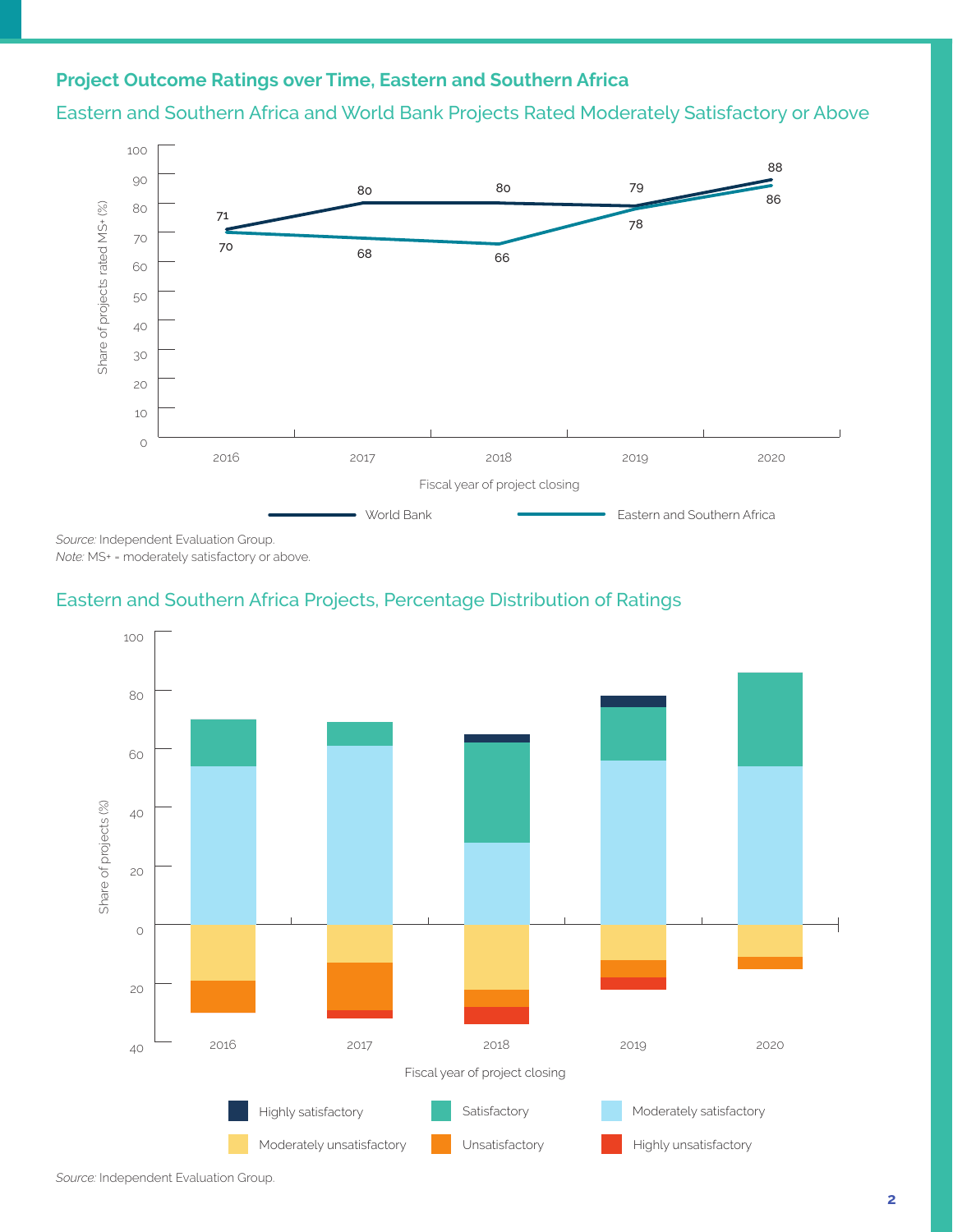# **Project Outcome Ratings over Time, Western and Central Africa**

Western and Central Africa and World Bank Projects Rated Moderately Satisfactory or Above



*Source:* Independent Evaluation Group. *Note:* Note: MS+ = moderately satisfactory or above.

# Western and Central Africa Projects, Trend in Percentage Distribution of Ratings



*Source:* Independent Evaluation Group.